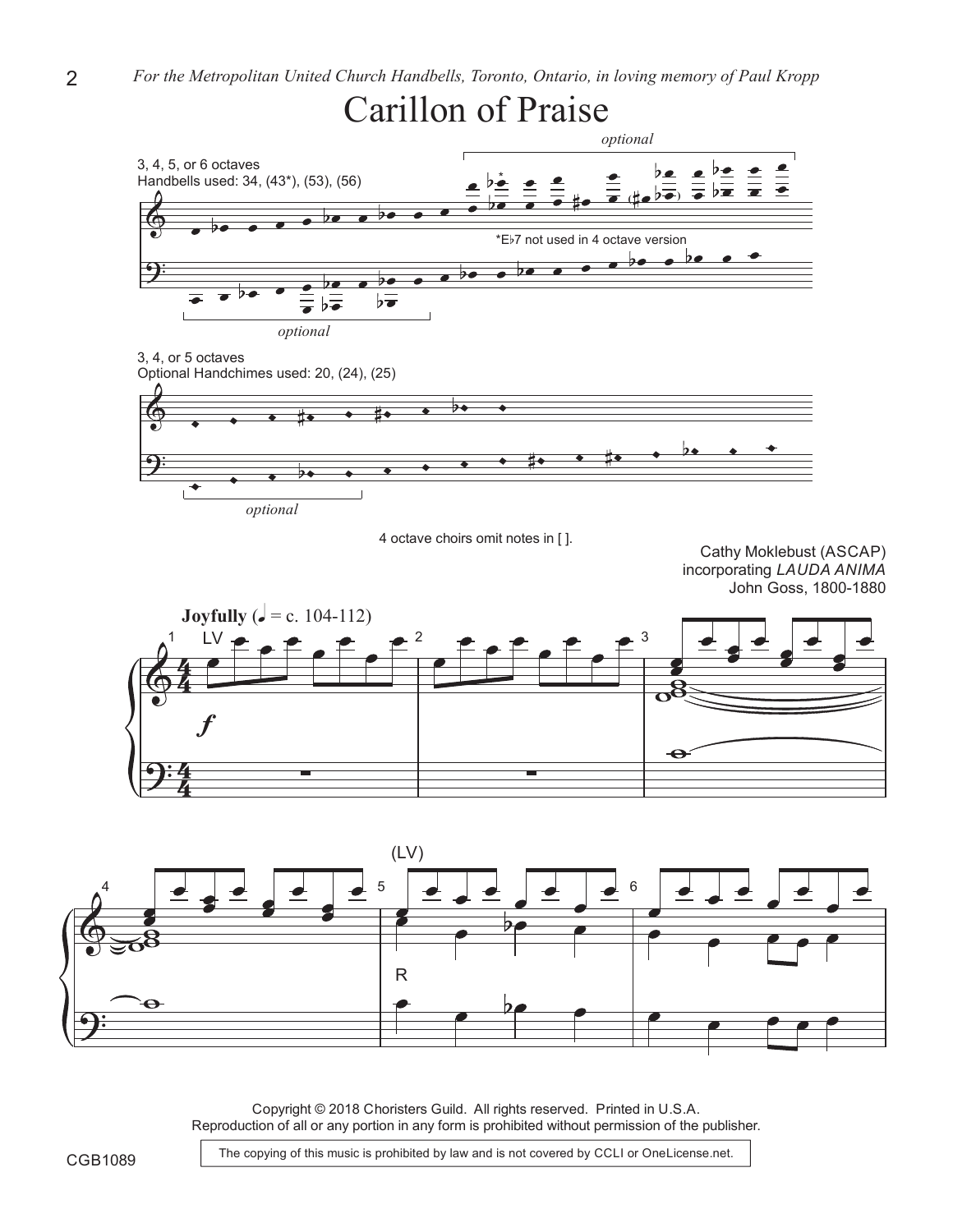







CGB1089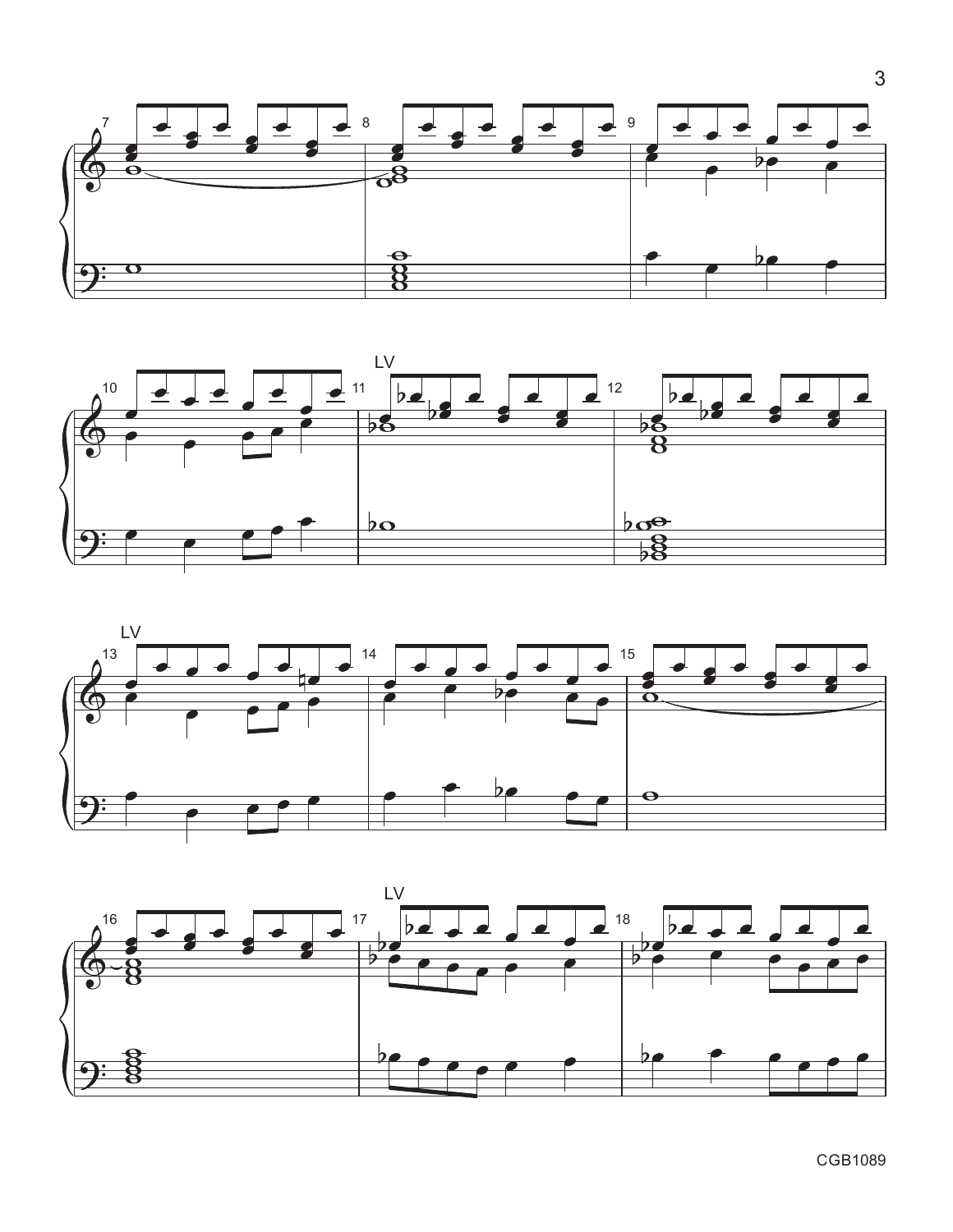



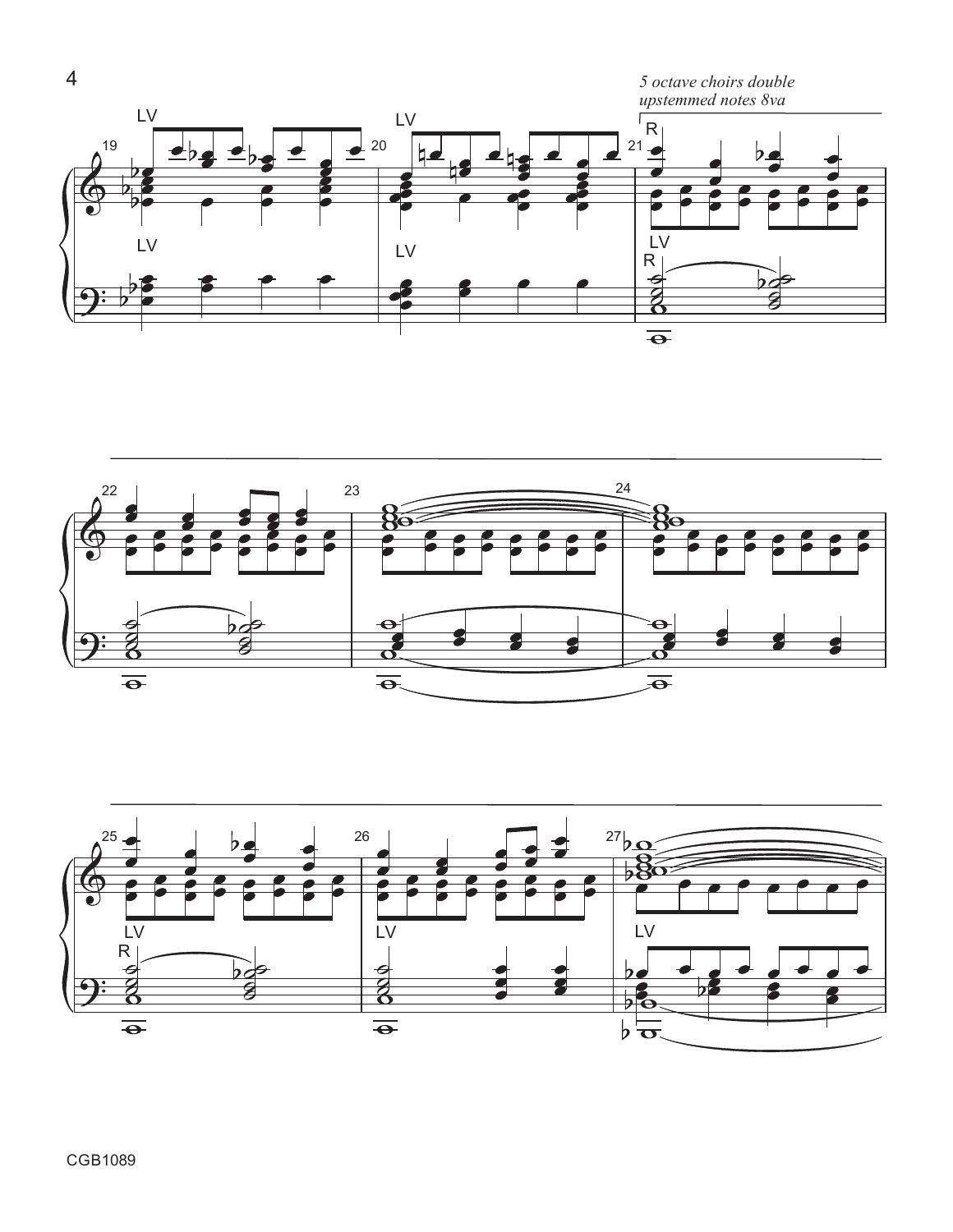





CGB1089